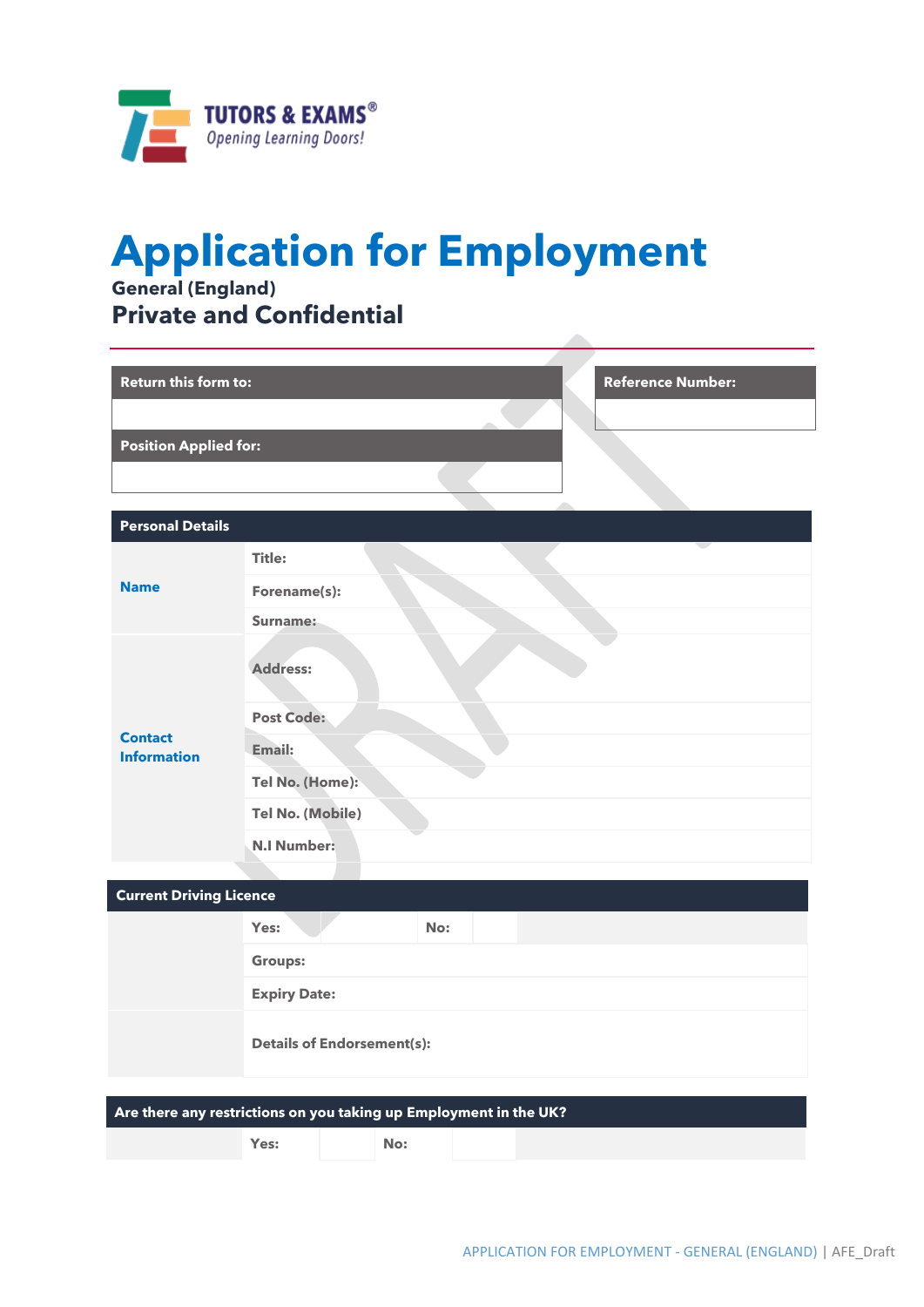| <b>Education</b> (please complete in full and use a separate sheet if necessary) |                                         |                              |  |  |
|----------------------------------------------------------------------------------|-----------------------------------------|------------------------------|--|--|
|                                                                                  | <b>Schools/College/University Names</b> | <b>Qualifications Gained</b> |  |  |
|                                                                                  |                                         |                              |  |  |
|                                                                                  |                                         |                              |  |  |
|                                                                                  |                                         |                              |  |  |
|                                                                                  |                                         |                              |  |  |
|                                                                                  |                                         |                              |  |  |
|                                                                                  |                                         |                              |  |  |
|                                                                                  |                                         |                              |  |  |

| Employment History (please complete in full and use a separate sheet if necessary) |                             |  |
|------------------------------------------------------------------------------------|-----------------------------|--|
|                                                                                    | <b>Name of Employer:</b>    |  |
|                                                                                    | Address:                    |  |
|                                                                                    | <b>Dates of Employment:</b> |  |
| <b>Last/Current</b>                                                                | <b>Job Title:</b>           |  |
| <b>Employment</b>                                                                  | <b>Duties:</b>              |  |
|                                                                                    | <b>Rate of Pay:</b>         |  |
|                                                                                    | <b>Reason for Leaving:</b>  |  |
|                                                                                    | <b>Notice Period:</b>       |  |
|                                                                                    | <b>Name of Employer:</b>    |  |
| <b>Previous</b><br><b>Employment #2</b>                                            | <b>Address:</b>             |  |
|                                                                                    | <b>Dates of Employment:</b> |  |
|                                                                                    | <b>Job Title:</b>           |  |
|                                                                                    | <b>Duties:</b>              |  |
|                                                                                    | <b>Rate of Pay:</b>         |  |
|                                                                                    | <b>Reason for Leaving:</b>  |  |
|                                                                                    | <b>Name of Employer:</b>    |  |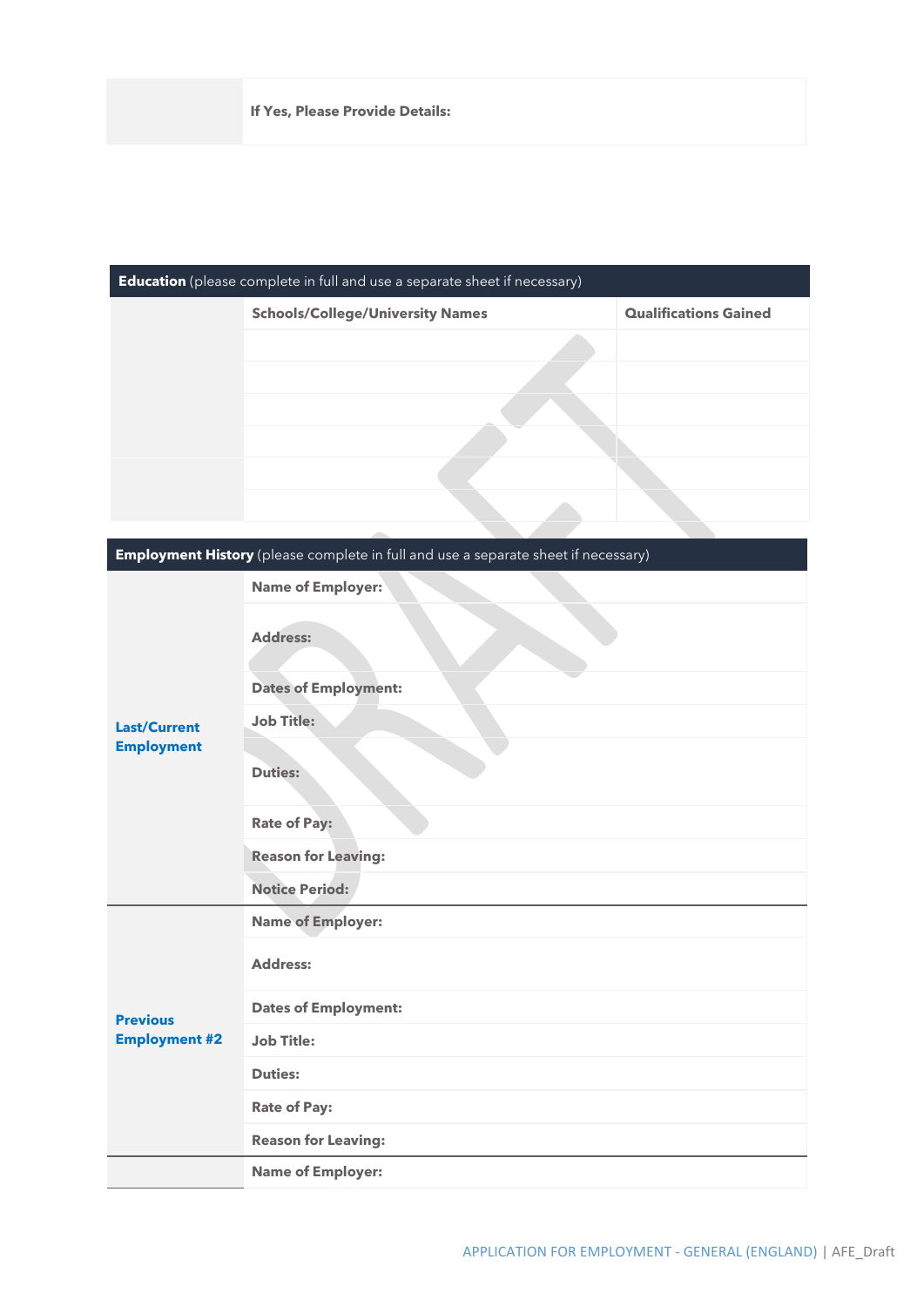|                                                              | <b>Address:</b>             |  |
|--------------------------------------------------------------|-----------------------------|--|
| <b>Previous</b><br><b>Employment #3</b>                      | <b>Dates of Employment:</b> |  |
|                                                              | <b>Job Title:</b>           |  |
|                                                              | <b>Duties:</b>              |  |
|                                                              | <b>Rate of Pay:</b>         |  |
|                                                              | <b>Reason for Leaving:</b>  |  |
| <b>Current Membership of Professional bodies (i.e. CIPD)</b> |                             |  |

**Please note any professional bodies you are a member or registered with:**

**Other Employment**

**Please note any other employment that you would continue with if you were to be successful in obtaining the position:**

# **Leisure**

**Please note here your leisure interests, sports and hobbies, other pastimes, etc.:**

| References (please note here two persons from whom we may obtain both character and work references) |                                               |            |           |  |  |
|------------------------------------------------------------------------------------------------------|-----------------------------------------------|------------|-----------|--|--|
| <b>Reference #1</b>                                                                                  | Title:                                        |            |           |  |  |
|                                                                                                      | Forename(s):                                  |            |           |  |  |
|                                                                                                      | Surname:                                      |            |           |  |  |
|                                                                                                      | <b>Address:</b>                               |            |           |  |  |
|                                                                                                      | <b>Post Code:</b>                             |            |           |  |  |
|                                                                                                      | <b>Contact No.</b>                            |            |           |  |  |
|                                                                                                      | <b>Position Held</b>                          |            |           |  |  |
|                                                                                                      | May we approach the above prior to interview? | <b>Yes</b> | <b>No</b> |  |  |
| <b>Reference #2</b>                                                                                  | Title:                                        |            |           |  |  |
|                                                                                                      | Forename(s):                                  |            |           |  |  |
|                                                                                                      | Surname:                                      |            |           |  |  |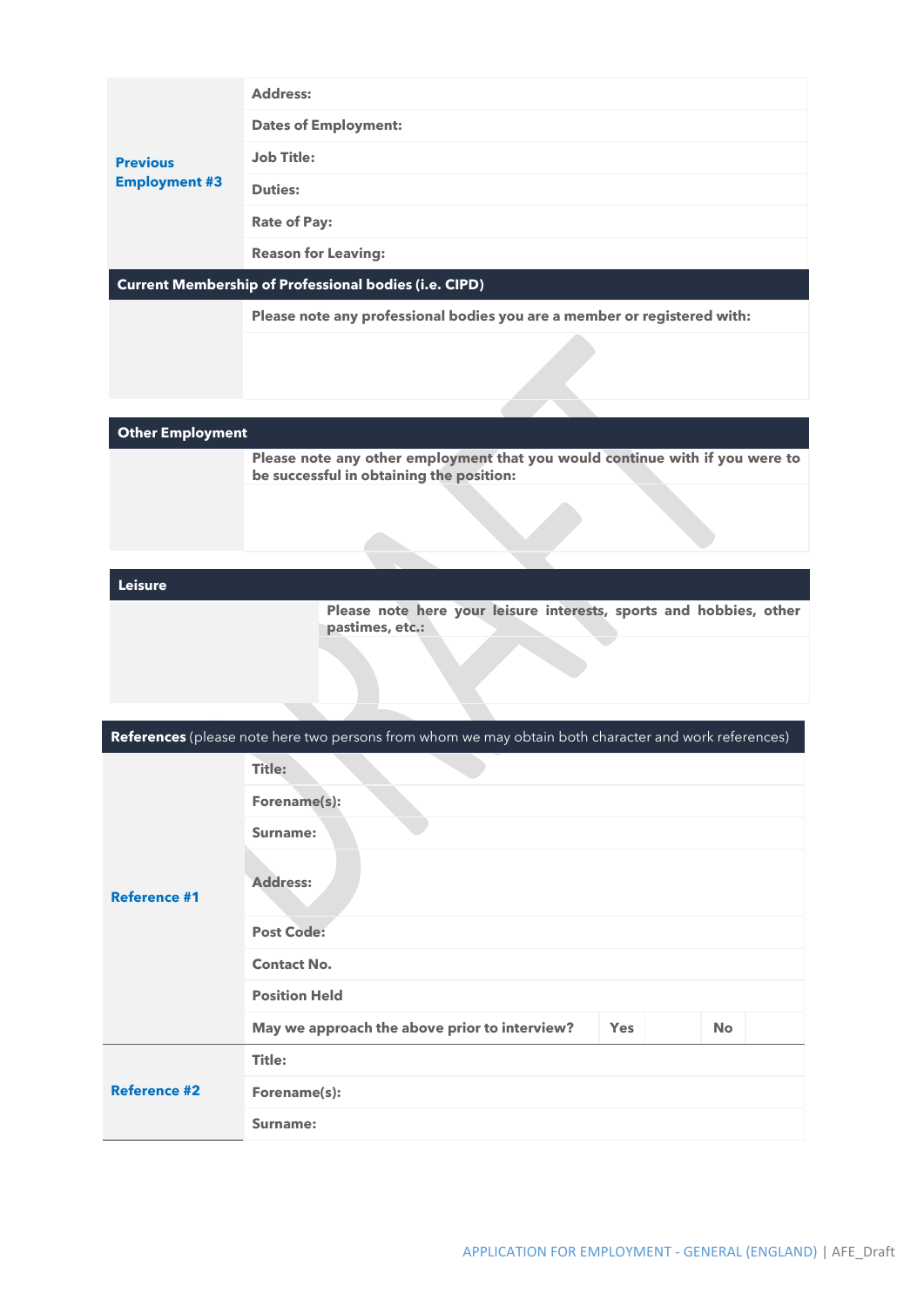| <b>Address:</b>                               |            |           |  |
|-----------------------------------------------|------------|-----------|--|
| <b>Post Code:</b>                             |            |           |  |
| <b>Contact No.</b>                            |            |           |  |
| <b>Position Held</b>                          |            |           |  |
| May we approach the above prior to interview? | <b>Yes</b> | <b>No</b> |  |

## **General Comments**

Please detail here your reasons for this application, your main achievements to date and the strengths you would bring to this post. Specifically, please detail how your knowledge, skills and experiences meet the requirements of this role (as summarised in the person specification).

# **Criminal Record**

The amendments to the Rehabilitation of Offenders Act 1974 (Exceptions) Order 1975 (2013 and 2020) provides that when applying for certain jobs and activities, certain convictions and cautions are considered 'protected'. This means that they do not need to be disclosed to employers, and if they are disclosed, employers cannot take them into account. Guidance about whether a conviction or caution should be disclosed can be found on the Ministry of Justice website. Please detail any criminal convictions except those 'spent', or otherwise 'protected', under the Rehabilitation of Offenders Act 1974. If you have none, please state. In certain circumstances employment is dependent upon obtaining a satisfactory Disclosure & Barring Certificate from the Disclosure & Barring Service.

### **Data Protection**